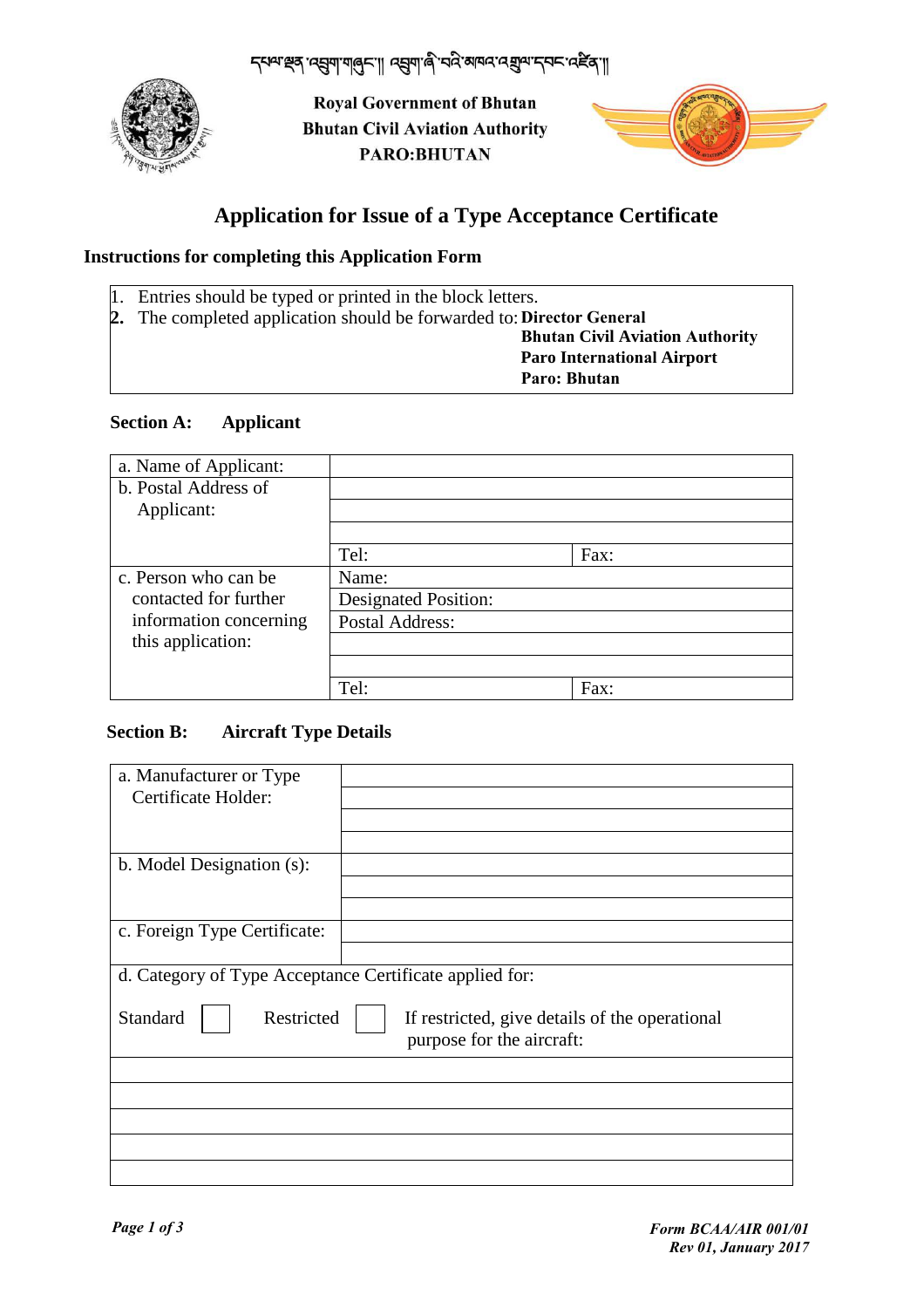# **Section C: Supply Data**

| The following listed data is enclosed to satisfy the requirements of part 2.2, chapter 2 of |  |  |
|---------------------------------------------------------------------------------------------|--|--|
| <b>BAR-AW:</b>                                                                              |  |  |
| a. Type Certificate and Type                                                                |  |  |
| Certificate data sheet:                                                                     |  |  |
|                                                                                             |  |  |
| b. Airworthiness Design standards,                                                          |  |  |
| special conditions, equivalent safety                                                       |  |  |
| decisions, airworthiness limitations:                                                       |  |  |
|                                                                                             |  |  |
| c. Compliance list against design                                                           |  |  |
| standards:                                                                                  |  |  |
|                                                                                             |  |  |
| d. Flight Manual:                                                                           |  |  |
|                                                                                             |  |  |
| e. Illustrated Parts Catalogue (IPC):                                                       |  |  |
|                                                                                             |  |  |
| f. Aircraft maintenance manual and                                                          |  |  |
| service data for engine(s) and                                                              |  |  |
| $propeller(s)$ :                                                                            |  |  |
|                                                                                             |  |  |
|                                                                                             |  |  |
| g. Evidence of manufacturer's                                                               |  |  |
| agreement to supply amendments                                                              |  |  |
| to data in d, e and f:                                                                      |  |  |

## **Section D: Supply of Additional Data**

For larger aircraft certificated under CS–25 or an equivalent, it is subsequently agreed that the following additional data will be supplied to satisfy the requirements of part 2.2, chapter 2 of BAR-AW:

| a. Detailed specification for the type: |  |
|-----------------------------------------|--|
|                                         |  |
| b. Operations Manual:                   |  |
|                                         |  |
| c. Master Minimum Equipment List        |  |
| (MMEL):                                 |  |
| d. Maintenance Planning Document        |  |
| $(MPD)$ :                               |  |
| e. Maintenance Review Board             |  |
| Document (MRB):                         |  |
| f. Maintenance Schedule:                |  |
|                                         |  |